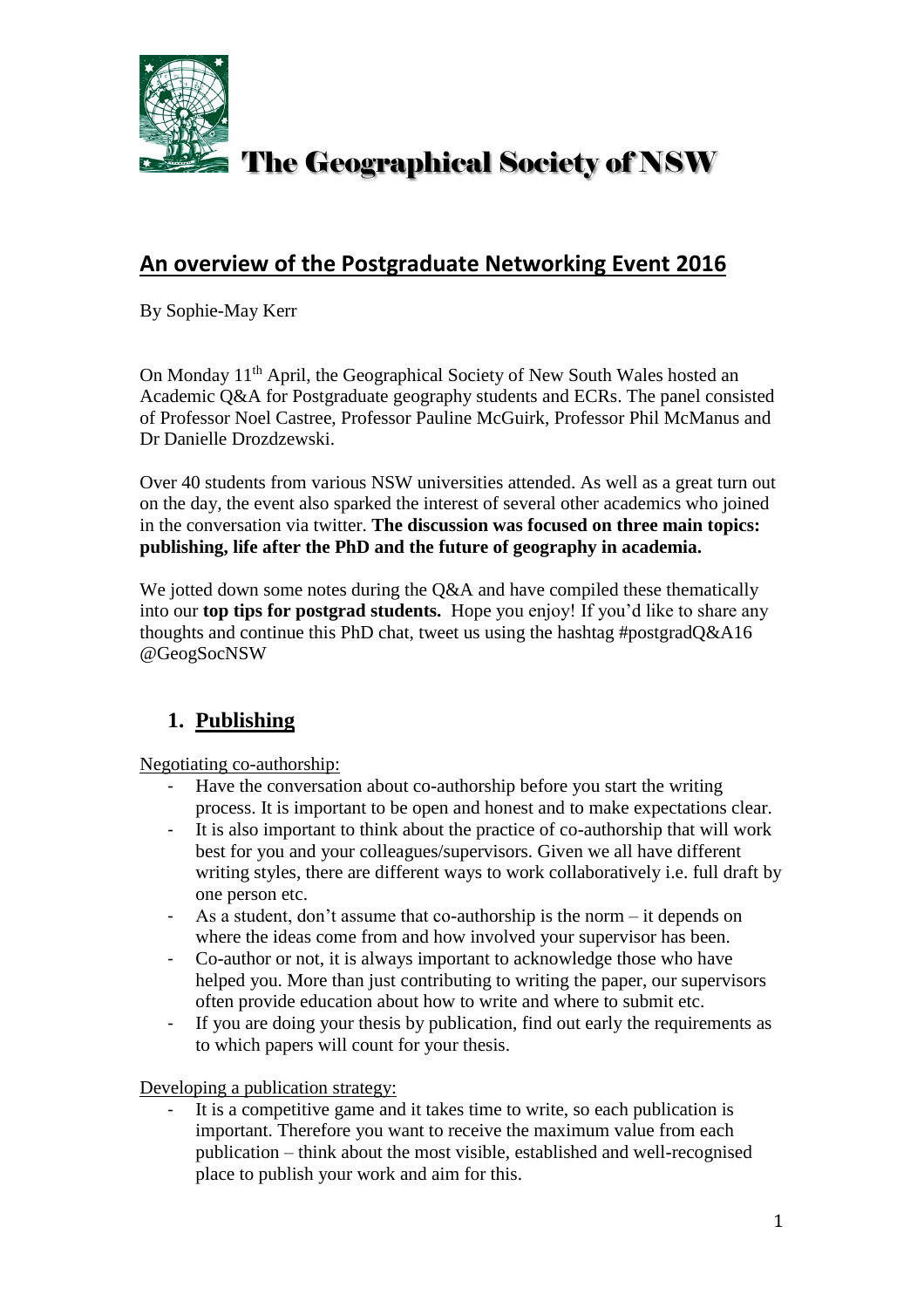

- Think early about what kind of publications you want to write and which you should submit first and which you should hold back on.
- When thinking about a publication plan, think about what you want to do after your PhD and which audience you want to engage with. This will guide where you publish and this is part of the conversation you should have with your supervisor early on.
- Early in your candidature think about how your publications can work for you in terms of networking with the right kind of contacts and which conferences you might like to go to.
- Have a realistic plan and adjust accordingly as good opportunities come up.

Publishing a book vs. papers from your thesis:

- You are going to need publications to get a job, if all your eggs are in the book basket, this can take time. You may need to have a couple of other publications to get the job before working on the book.
- Publishing a couple of papers from your thesis doesn't rule out the potential to publish a book.
- Be careful with book chapters/theme issues from conferences as the slowest person holds you up.

Differences between thesis chapters and publications:

- Your thesis is a starting point for information and there are very different writing strategies when writing papers/books.
- It is difficult to take a section out of the story. You need to think about what parts are most important and relevant to making the point you want to make in the paper. Choose this wisely and you can utilise your PhD for publications for years down the line.

### **2. Life after the PhD**

The thesis whisperer has described the "new normal academic" as someone who "has done a decade or so of adjunct teaching work, and/or a rag tag bunch of jobs that last anywhere from a week to three years…what we are starting to call the 'post-post-post doc' or the 'portfolio career track". With this becoming more and more common, many attendees of our postgrad Q&A expressed feeling uncomfortable with this uncertainty and in particular, worried that if they left academia that they wouldn't be able to get back in.

We asked our panel to provide some survival advice for early career academics that are entering (or trying to enter) a system that offers little in the way of job security.

Firstly, the hard truth:

- There are a limited number of jobs and not enough academic positions for all graduates.
- Women's careers are impacted more than men's.
- Funding is very difficult and very competitive.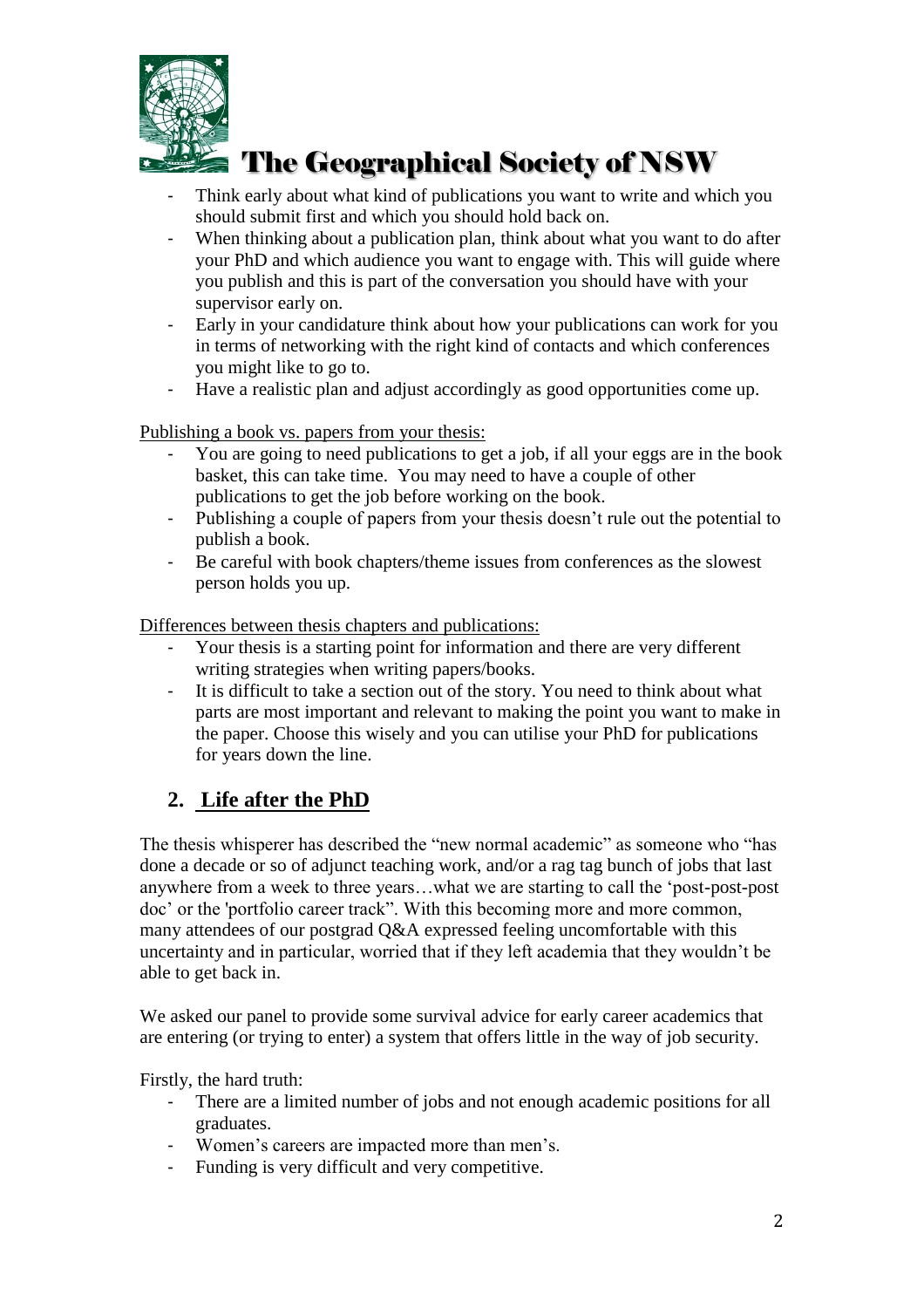

Our panel's tips for negotiating this:

- You need to be available and highly mobile. In Australia we are centred on a few cities so you need to be open to looking internationally too.
- Where possible, go to conferences and events so people recognise who you are. You need to be out there and to be seen (Extra tip: The Geographical Society of NSW offers a scholarship for people post-PhD to go to conferences! For more information, go to our website [www.geogsoc.org.au\)](http://www.geogsoc.org.au/).
- Start thinking about your options early (within the first 18 months of your PhD) and think about whether you wish to stay in academia. It is good to discuss this possibility with your supervisor(s) or mentor(s).
- Some positions will require both teaching and research. There is only so much tutoring you need to do in order to show you can teach, but other opportunities such as lecturing or co-coordination will look great on your CV (however likely you will need to have done a sufficient amount of tutoring to be offered these opportunities). It is also important to be conscious of managing the amount of teaching and RA work you do. It is fine to work whilst doing your PhD, but you need to get the balance right to get your own research moving.
- You may need to spend a year doing RA work and getting more out of your PhD. It is possible to do RA work from a distance these days so this may open up extra avenues for you. Be careful with RA work post-PhD though, if you get stuck in this position long term it becomes a question as to whether you can stand on your own two feet and if you have your own agenda.
- If you want to be in academia stick with it, you need to build up a track record and will be in a stronger position than most rather than leaving. As soon as you step out of academia, someone else will step in. As frustrating as contracts are, you show people you've done the hard yards and this work will help provide visibility.
- If you or your supervisor has an idea for a project, a supervisor with a good reputation for funding may be able to work with you on an application.
- Carve out time to write. One of the biggest difficulties with working across multiple contracts, places and even institutions is that whilst you may get lots of exposure, you have no time to write for yourself (even though you may be writing new material for other people all the time!). It is important to be conscious of this and to make time to write. At the end of the day, in order to get an interview it will come down to publications.
- Have your CV up to date and remember it is important to have a balanced CV (including PhD, RA, teaching etc.)
- If a good job opportunity comes up while you are in the final writing stages, don't feel bad about taking a couple of weeks off to apply for something – you may even find you enjoy the break to work on something else and stay fresher during the write up.
- If you have an idea for a project and are yet to land a post-doc or secure funding through a supervisor to employ you, think about what things you can start doing without funding. Can you scaffold out an idea and show you have already been working towards making it happen? e.g. There are publications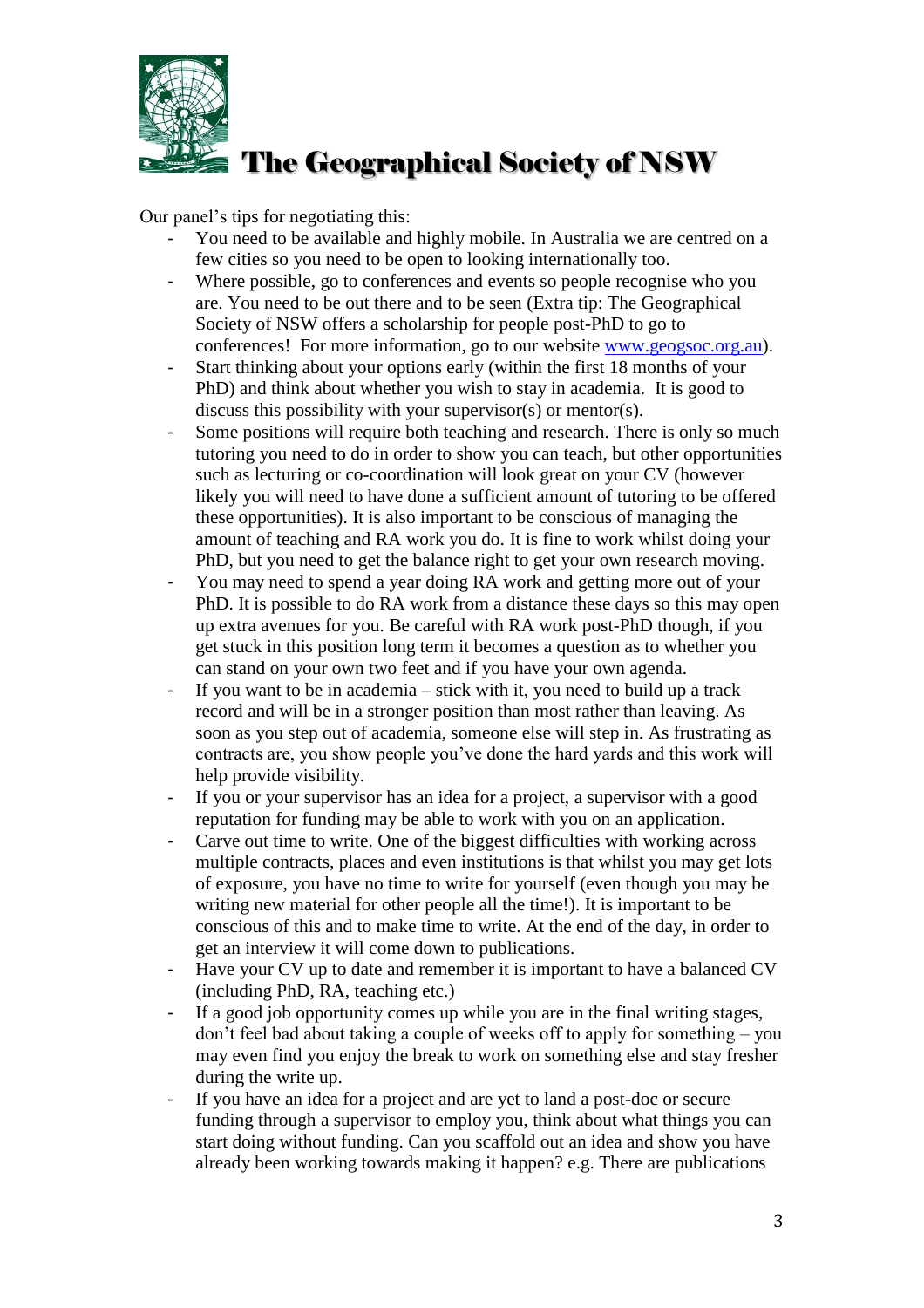

you can get which don't involve going out into the field, such as a theoretical paper or a review paper.

- If the topic/idea doesn't need to be addressed now then maybe sit on the idea. If you do need to strike while a topic is hot, have a conversation with someone in the department so it appeals to them in terms of publications/funding opportunities.
- Get yourself a research mentor! Contact someone and realise you may need someone to help you make decisions relating to publication strategies, career steps, PhD student issues, good opportunities and how much work to do etc. It is good to sometimes step out from your supervisor and ask someone you admire the work of, or have seen at conferences to be your research mentor.

#### **3. The future of Geography in Academia**

Following on from our conversations about life after the PhD, it's clear that if you want to stay in academia you need to put in a lot of hard work. This doesn't stop and many of us see our supervisors working really really hard and wonder if we want to live like that. While our panellists acknowledged that it can be very difficult at times (particularly at the start and also when having children, for example), they also provided positivity in response to this and reminded us all why it is we do what we do:

- We are all here because we love what we do and are passionate about the topics and contributions we make.
- To stick in academia, you have to be passionate about it and enjoy turning up to the workplace. The perks are that it does provide enough to live a comfortable life and there is a high degree of autonomy (you still get to choose what research you do) which you don't see in other fields. This also provides options to not work on weekends and to have boundaries and manage your work around your life and family in a way which works for you.
- You get to be inspired by other people and you get to help and inspire others and share your opinion.
- It is important not to create the impression that the sector needs repair different institutions have different practices about how they manage this.

The panellists also discussed 'work-life balance' and reminded us that working 7 days a week isn't necessarily working smarter. Their tips:

- If you do work weekends make sure it is something you really want to do, not just the backlog of what you didn't finish the week before.
- Enjoy time with friends and family outside of academia and make sure you do an activity that doesn't revolve around your workplace.
- Use the benefits such as holidays and long service leave it is there for a reason.